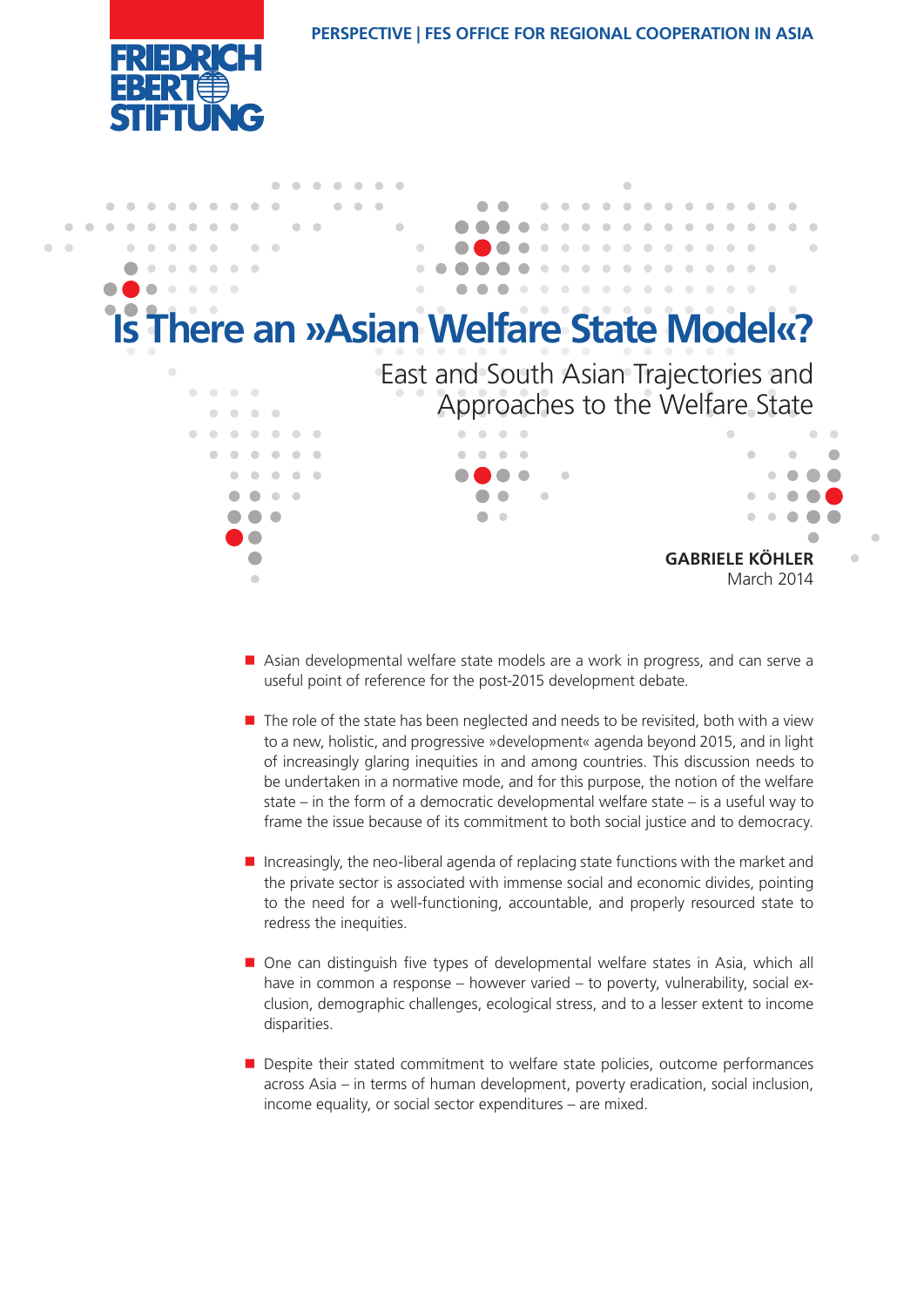This brief builds on and expands a presentation made to the Conference Re-Thinking Asia II. »Building New Welfare States: What Asia and Europe can learn from each other«, organized by the Friedrich-Ebert-Stiftung (FES) on 28–29 October 2013 in Tutzing, Germany. The author thanks Julia Müller and Bastian Schulz for insightful comments, and Sonja Keller for background research.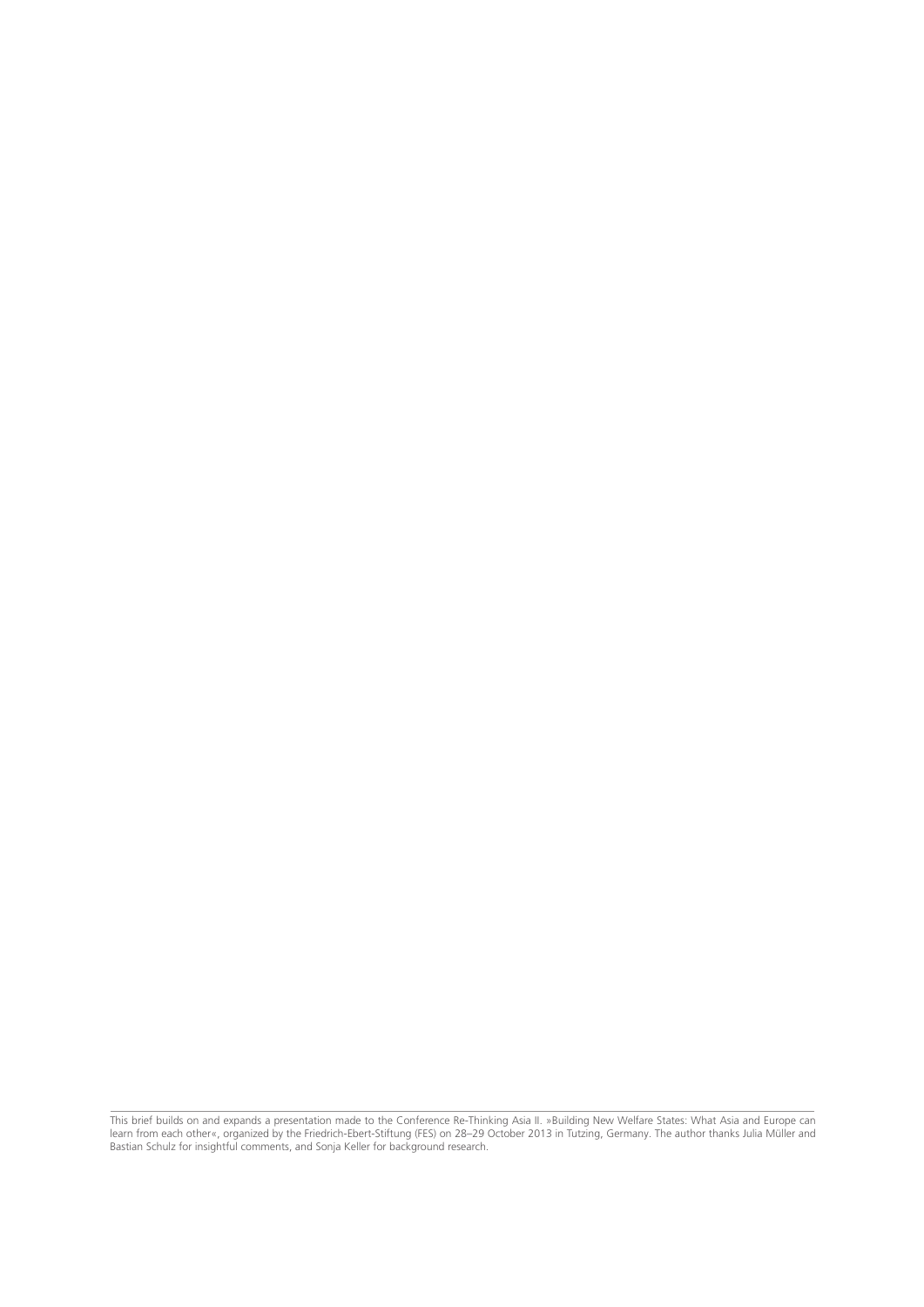

### Introduction: Revisiting the Role of the State

There is currently an intense debate about the next development agenda, which is to enhance, or substitute for, the Millennium Development Goals (MDGs), and combine it with sustainable development objectives. These discussions pivot around the most important and pressing areas of local and global concern: poverty, income inequality, gender-based violence, social exclusion, and ecological destruction. Discussions are using the language of rights. They are striving to be holistic, transformative and determined in a genuinely participatory fashion. All of this is a qualitative advance over the content and the processes that underpinned previous development decades, including that of the MDGs. But a major element is missing in the discussions: the role of the state.

There is also a growing concern in the general public and among policymakers over the fact that social and economic injustice are both widespread, and intensifying (Milanovic 2010; UNRISD 2010; OXFAM 2014; UN DESA 2013; UNDP 2014; World Economic Forum 2014). For example, in the course of the 2000s, 40 countries around the world experienced very high levels of vulnerability, defined as income and employment-related insecurities (ILO 2010: 30, 31).1 Increasingly, the neo-liberal agenda of replacing state functions by the market and the private sector is associated with these social and economic divides, pointing to the need for a well-functioning, accountable, and properly resourced state to redress these inequities (UNRISD 2010).

Both in terms of a search for a more progressive and effectively delivered development agenda, and in response to the concern over rising inequities, it is necessary to revive a seemingly old-fashioned debate: namely, to analytically reassess the role of the state. This brief offers for consideration several hypotheses regarding welfare states, and then looks at the Asian welfare state experience. It uses the notion of the welfare state as an explicitly normative point of departure in sections 2 and 3. Then in sections 4 and 5, the brief examines current welfare state approaches found in Asia and attempts to classify and gauge them.

# A Brief History of »The« Welfare State

There is a common perception in everyday discussions, political discourse, as well as academic literature that welfare states were invented in Europe. This perception is shaped by the North's welfare state history. For example, in Germany, social policy reforms by Chancellor Bismarck in the 1870s are often portrayed as establishing the first welfare state, although his reforms were undemocratic and driven entirely by nation building and economic development concerns, and were accompanied by a dismantling of trade unions and an undermining of the social democratic movement. The New Deal in the United States (US) is also often identified as an early welfare state. As is well known, in response to the Great Crash and the massive economic depression of 1929 and the years that followed, the US government introduced in the 1930s a broad range of social policies to redress unemployment and poverty. Japan represents an interventionist welfare state in the phase immediately following World War II, when provisions were made for social security and free education, as well as for an organized health system. Also in the post-war era, the United Kingdom (UK) introduced the Beveridge Plan in the early 1950s, with an emphasis on income support and free and universal access to health care services. The British model was deeply influenced by the work of the economist John Maynard Keynes, whose ideas also permeated social policy in Northern and Southern Europe, where different forms of welfare states were put in place in the 1950s. This in turn prompted Gøsta Esping-Andersen to analyse welfare state policies across Europe and systematize them intro three archetypes (1990).

For citizens of Europe and North America, these were important developments. But, in fact, welfare states existed in the so-called South long before or in parallel with their introduction in the North (Midgley 1997; Seekings 2012; Wehr et al. 2012). Latin America had welfare state elements as early as the 1910s in Uruguay, Argentina, Chile, Brazil, and Costa Rica, among others (Sandbrook et al. 2007). In Sri Lanka, a welfare state with three pillars education, health, and welfare – in the sense of poverty alleviation – was launched in the 1930s (Jayasuriya 2014). In newly independent South Asia, the prevailing zeitgeist influenced the formulation of welfare state policies in India, Nepal, and Pakistan in the late 1940s and early 1950s (Koehler 2014b).

<sup>1.</sup> Vulnerability is expressed as a combination of two variables: the poverty rate, measured as a proportion of people living on less than 2 US-Dollar purchasing power parity per person per day, and the extent of informal employment, measured as the share of those not formally employed in the total number of employed (ILO 2010: 30, 31).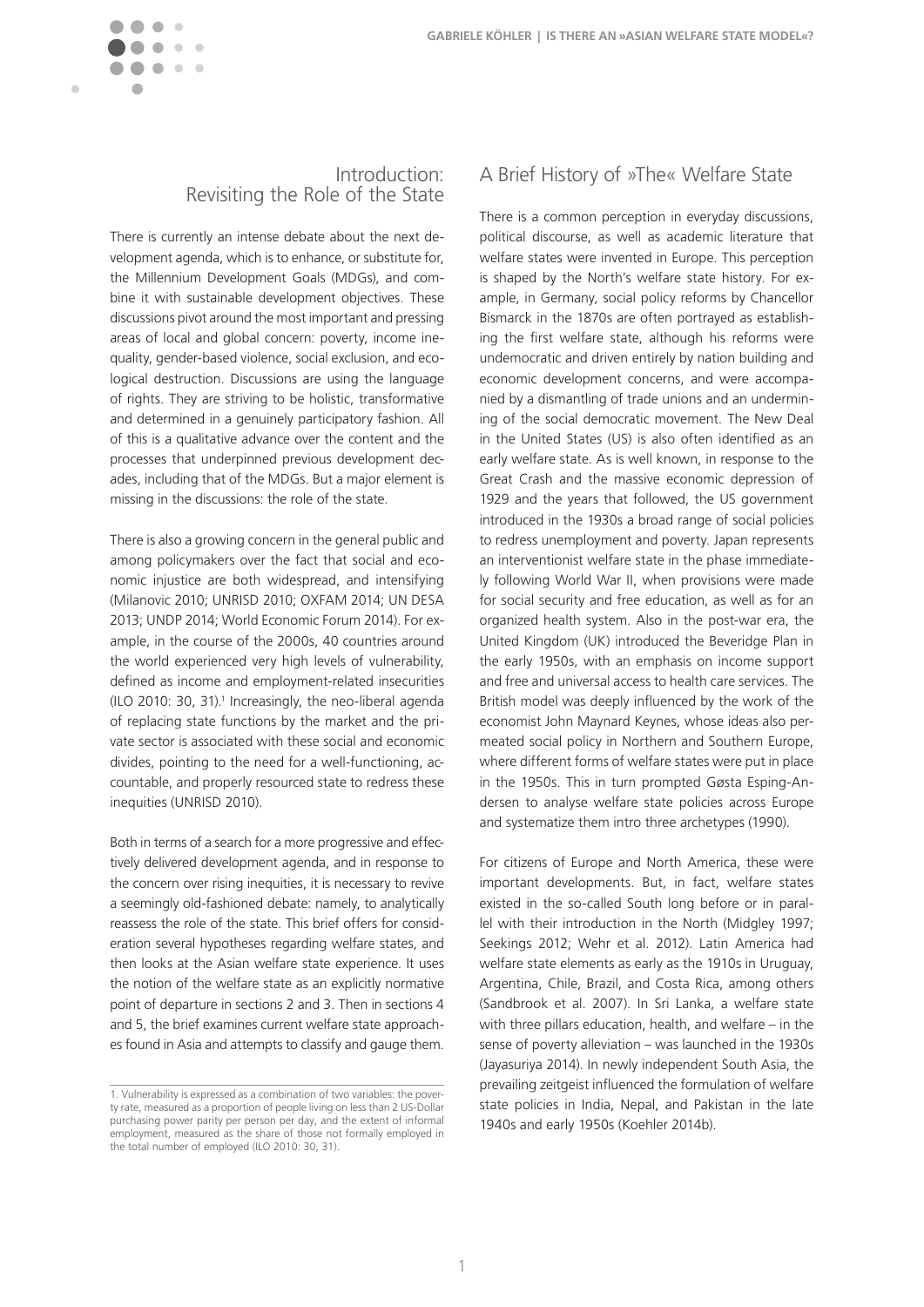

The concept of a welfare state has strong normative connotations. It is conceptually associated with a commitment to both democracy and social justice. Democracy – which encompasses human rights, citizens' voice and participatory decision-making power, freedom of information, and many other factors – is a prerequisite to striving for and genuinely accepting social justice. It is also necessary to create the societal and political coalitions necessary to achieve at least acceptable levels of social justice, and at the practical level to finance and accept the institutions, policies, and patterns that enable a welfare state to function.

In terms of its commitment to social justice, the welfare state can be defined as guaranteeing universal access to social services, making provisions for access to employment and decent work, offering a set of social assistance and social security provisions, as well as overseeing regulatory systems to safeguard the environment. In this mix, social protection takes on a role of income smoothing, as well as serving as a tool for income redistribution – via the mechanics of tax policy – but also taking responsibility for the sustainable functioning of the system.

The potential for income redistribution and environmental regulation is an important element with regard to social justice, and has become especially important in the current discourse on gender equality, social inclusion, and intergenerational justice because of the increasing intensity of vulnerability, income and multidimensional poverty, employment informality, income inequality, and ecological degradation observed in all countries.

## Defining the Functions of the Welfare State

What then is the welfare state, beyond these – simplifying – fundamentals of democracy and the commitment to social justice? A comprehensive understanding could include five »pillars« of welfare state functions, where the service or provision considered needs to be a public good, a citizen's right, universally accessible, and financed from tax revenue.<sup>2</sup> A basic list might include:

- Education, at least for primary and secondary levels;
- Health access for all, in terms of services and funding mechanisms;
- Social protection in its components of contributory social security and tax-funded social assistance;
- n Active labour market policies to generate employment, as well as microcredit and insurance provisions for the enterprise sector; and
- <sup>n</sup> Family policy, such as child-related policies and welfare services.

Recently, environmental policy – policies and measures that address environmental sustainability – has been seen as integral to welfare state policy (UNRISD 2014), so would conceivably constitute a sixth pillar.

The list obviously projects a rather generalized understanding of the welfare state. In a liberal interpretation of these criteria, most countries display some form of welfare state functions, with policies covering the areas of education and health, social protection, labour market schemes, and family policy. Compulsory primary education is now the norm globally, even if it is not free in many countries. Health services delivery and health insurance are being reorganized in several countries with a view to making access more secure and affordable. Social protection measures in the form of direct cash transfers, or school meals, have been introduced or enhanced in at least 50 countries (United Nations 2013: 33).3 Environmental policies in the areas of water, energy, and conservation are also being mainstreamed. At the same time, governments have been or are increasingly becoming involved in economic development – both in the areas of active labour market policies and also in the form of stimulating economic productivity enhancement and structural change. Many analysts therefore speak of a developmental welfare state.4

Each country follows its own trajectory: what, and to what degree, and in which quality any of the welfare state components is addressed by a country's government differs systemically for historical, economic, and

<sup>2.</sup> Definition by the author, see Koehler (2014a). Also see UNRISD (2010).

<sup>3.</sup> Estimate based on a sample of 144 countries. On the recent surge in social protection, see Barrientos et al. (2009).

<sup>4.</sup> For an overview of the schools of thought on the developmental welfare state, see Ehmke (2012) and Koehler (2014a).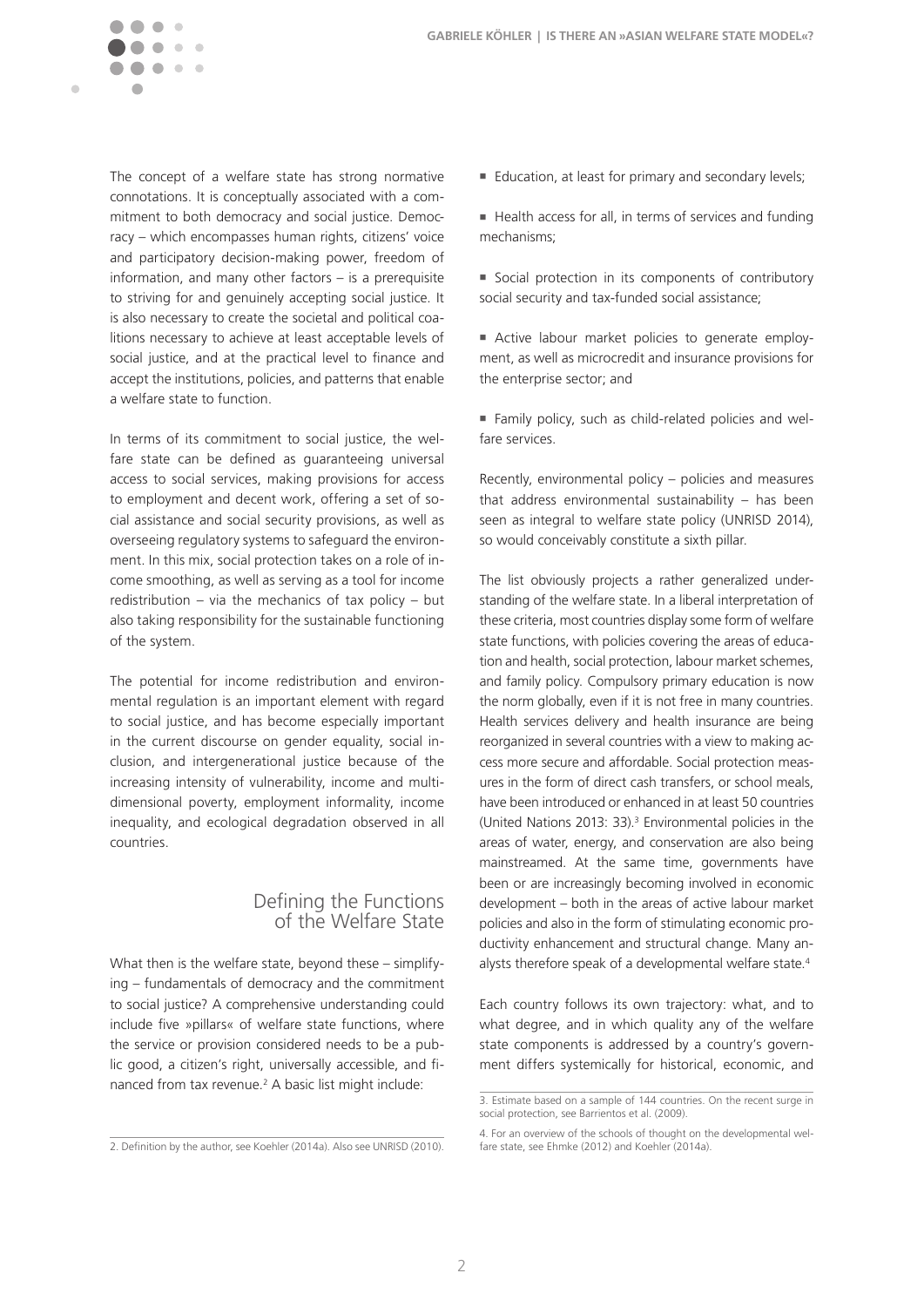

political reasons. In some continental European countries, for example, all education is free, including at the university level. In a few countries, such as the UK, access to health services is universal and free. Some countries consider roads to be a public good, whereas most others charge for highway travel. Social assistance of some form is nowadays available in all countries across the globe, and social security is globally available for the privileged. While the aspiration of full employment is formulated as a commitment by most governments, active labour market policies are less common. Family policies with such provisions as child protection, income, or in-kind transfers to ensure family livelihoods are commonplace in industrialized countries, but only just emerging in low-income countries. In the areas of water and sanitation, and energy provision and conservation, the call for public policy and action is increasingly visible, but also increasingly contested.

The specific composition of the welfare state in each country ultimately differs as a function of power politics. Its characteristics vary as an outcome of negotiations – visible, in the form of protest, collective action, or parliamentary decisions, or invisible in the form of pressure on the state from grass-roots representatives, the general public, the middle class, or elites. Thus, the motivation for acting or performing as a welfare state has a wide range of rationales and forms. Some welfare states are primarily instrumental, and serve the purpose of nation building, economic growth, or social appeasement – or a combination of these. In other settings, the welfare state appears as a progressive entity, having evolved as an outcome of pressure from the action of formal sector trade unions, or from the informal sector – groups such as rural cooperatives, women's movements, or social or faith-based civil society organizations. There are many rationales for welfare states (see Table 1).

| Typ                                                            | Rationale                                                                                                 | Explanation                                                                                                                                                                                                             |  |  |
|----------------------------------------------------------------|-----------------------------------------------------------------------------------------------------------|-------------------------------------------------------------------------------------------------------------------------------------------------------------------------------------------------------------------------|--|--|
| Instrumental                                                   | Nation Building                                                                                           | To create the notion of a common country, supported by its citizens, and<br>aiming for political and social cohesion                                                                                                    |  |  |
|                                                                | Demographic Factors                                                                                       | To address population dynamics, such as a high proportion of youth, or of<br>ageing populations                                                                                                                         |  |  |
|                                                                | Economic Progress                                                                                         | To speed up economic growth and restructuring via state-led institutions, infra-<br>structure, or investment                                                                                                            |  |  |
|                                                                | Productivity Enhancement                                                                                  | To ensure higher productivity by making education, training and health services<br>available, or providing reliable economic infrastructure                                                                             |  |  |
|                                                                | Enhancing the Domestic Market                                                                             | To ensure incomes and alleviate the impacts of crises                                                                                                                                                                   |  |  |
|                                                                | <b>Economic Compensation</b>                                                                              | To provide a minimum income to guard against extreme poverty                                                                                                                                                            |  |  |
|                                                                | Political Co-optation                                                                                     | To ensure the compliance of subordinate classes by the ruling elites                                                                                                                                                    |  |  |
|                                                                | Guilt or Security Concerns of the Elites                                                                  | To address social and political justice via a progressive, and possibly democratic<br>welfare state                                                                                                                     |  |  |
|                                                                | Political Stability                                                                                       | To address social and political justice                                                                                                                                                                                 |  |  |
| Competitive                                                    | Peer Competition                                                                                          | To provide welfare state outcomes equal or superior to those of<br>neighbouring countries, or those in the same economic or human<br>development ranking                                                                |  |  |
|                                                                | Copy-catting                                                                                              | To build on welfare state models that appear attractive or efficient                                                                                                                                                    |  |  |
| Progressive                                                    | Political Pressure and Collective Action<br>of Trade Union, Peasant, Women, or<br>»Grass-roots« Movements | To respond to pressures from organized interests, interest groups, subordina-<br>ted, disadvantaged classes and communities                                                                                             |  |  |
|                                                                | Economic Justice                                                                                          | To address and redress poverty and income or wealth inequalities                                                                                                                                                        |  |  |
|                                                                | Socio-cultural Values                                                                                     | To accommodate normative perceptions and aspirations for gender justice,<br>social inclusion, or more broadly: an inclusive, progressive, democratic develop-<br>mental welfare state committed to equality of outcomes |  |  |
| Source: Author, compiled from the literature on welfare states |                                                                                                           |                                                                                                                                                                                                                         |  |  |

Table 1: Welfare State Politics: Welfare States' Rationales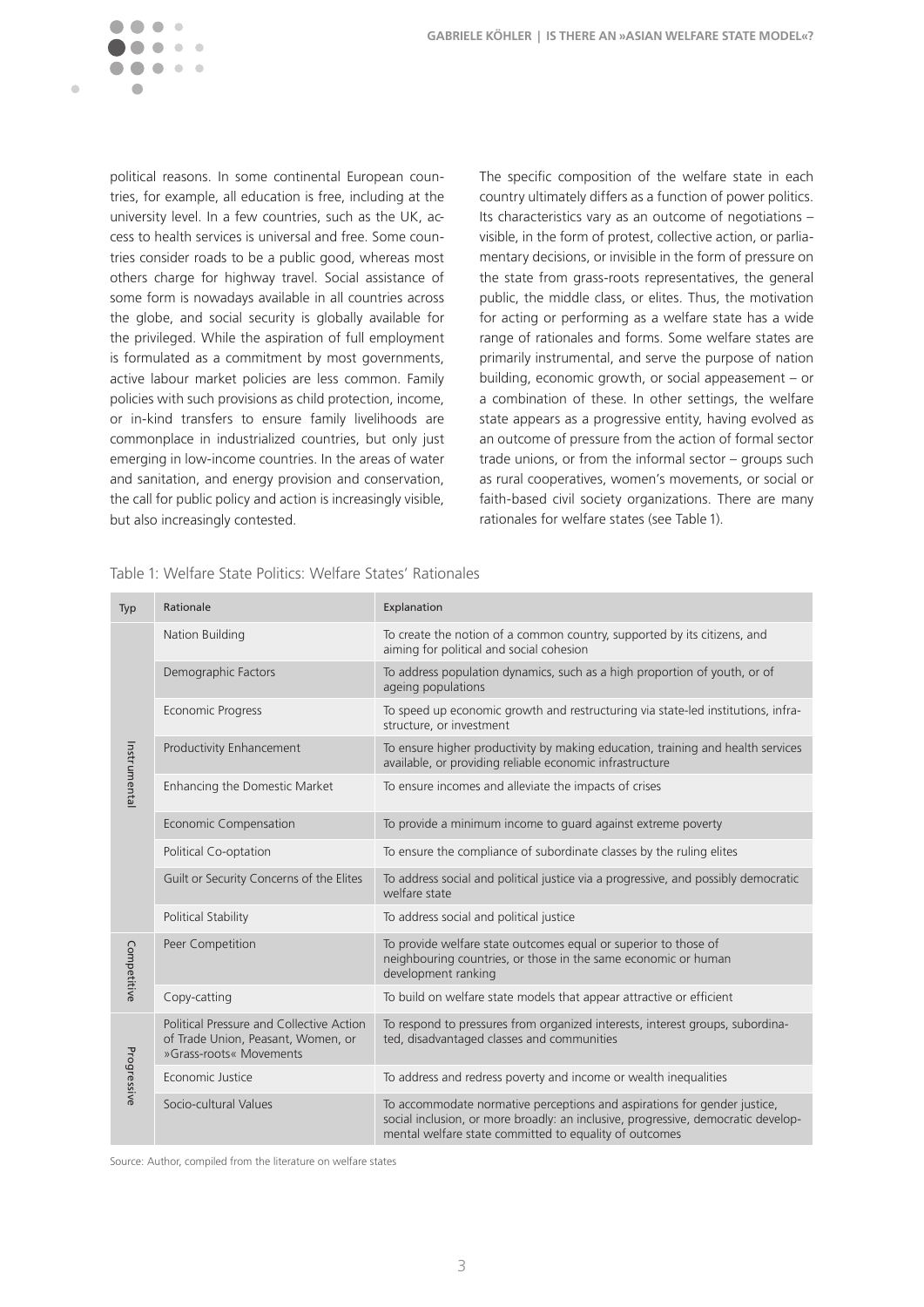

At first glance, these rationales appear either mutually exclusive, or a gradual progression, but in reality, a closer analysis of the evolution of welfare state modalities would probably reveal a combination of formats, driving forces, and of rationales. One can posit that all countries are driven, in their welfare state approaches, by a combination of instrumentalist, progressive, and competitive rationales.

### From the Welfare State to the Developmental Welfare State: Five Models in Asia

This brief contends that Asia is currently an interesting region in terms of the evolution of welfare states. This is because of massive deprivations on the one hand, and an unprecedented range of social policy initiatives and innovations on the other.

One can distinguish five types of developmental welfare states in Asia, which all have in common a response – however varied – to poverty, vulnerability, social exclusion, demographic challenges, ecological stress, and to a lesser extent to income disparities.<sup>5</sup>

Historically, the first group are developmental welfare states that intervened in the economy with deliberate industrial policy to raise productivity in agriculture and trigger new branches of manufacturing production, or facilitate a shift into the services industry. These countries also – albeit hesitantly – introduced social policies to improve livelihoods.

However, social policy was subordinate to economic development, as evidenced by low levels of government spending dedicated to the social sectors, and a form of social protection that was means tested, and frequently conditional on behaviours. They could be classified as instrumentalist developmental welfare states. Examples include Japan in the 1950s, or South Korea, Taiwan, Hong Kong, Singapore, and Malaysia during the 1960s; a group of countries that have sometimes been labelled the »Asian tigers«. While notions of social justice had some traction, these welfare states were generally not democracies.

A second type of developmental welfare state emerged in Asia in the late 1990s. In countries such as South Korea or Thailand, the Asian financial crisis led to considerable GDP growth cuts or even decreases, and resulted in unemployment affecting all social strata. At the same time, democracy movements, led by trade unions and student movements, established claims on the state to provide public goods to its citizens. In that sense, a new social contract emerged in these countries after 1997. In South Korea, for example, the National Basic Livelihood Security Act was adopted in 1999. The Act introduced a right to social assistance, which was universal for all citizens, and designed to guarantee a social minimum. Democracy emerged in this period and became a constituent element.6 This »type two« developmental welfare state is characterized by a social contract, and could perhaps be classified as an emerging developmental welfare democracy.

In China, the government recognized the growing disconnect between urban and rural regions in the 1990s. The Minimum Subsistence Guarantee, the *dibao*, for urban populations was introduced in 1999. This was a response to the impact of the market reforms introduced from the 1980s under Deng Xiaoping, which brought huge income disparities within and among economic classes and regions. The dibao was a selective  $-$  i.e., not universal – transfer, and was extended to rural populations only in 2008. It does not cover migrants. The Rural Cooperative Medical Insurance Scheme was universalized in 2013. Policy changes, such as an abolition of the *hukou* system<sup>7</sup>, were announced very recently. If that latter reform were to materialize, it would make all citizens eligible for the same type of social services – education, health, social assistance transfers – regardless of their status as rural or urban, migrant or resident. So far, however, the social contract is restrictive, and democracy lacking, but there is a state commitment to universalize welfare state functions, thus constituting a third form.

A fourth type of developmental welfare state can be discerned for example in South Asia (see Figure 1). Social policy in the realms of education, health, employment,

<sup>5.</sup> For a comprehensive overview on Asia, see Porsche-Ludwig et al. (2013); on Europe, see Lippl (2008).

<sup>6.</sup> See Ringen et al. (2011) for a trajectory of this development.

<sup>7.</sup> The hukou is the obligatory household registration certificate, Citizens have access to social services only in the place where they are registered, and registration cannot be transferred from rural to urban areas.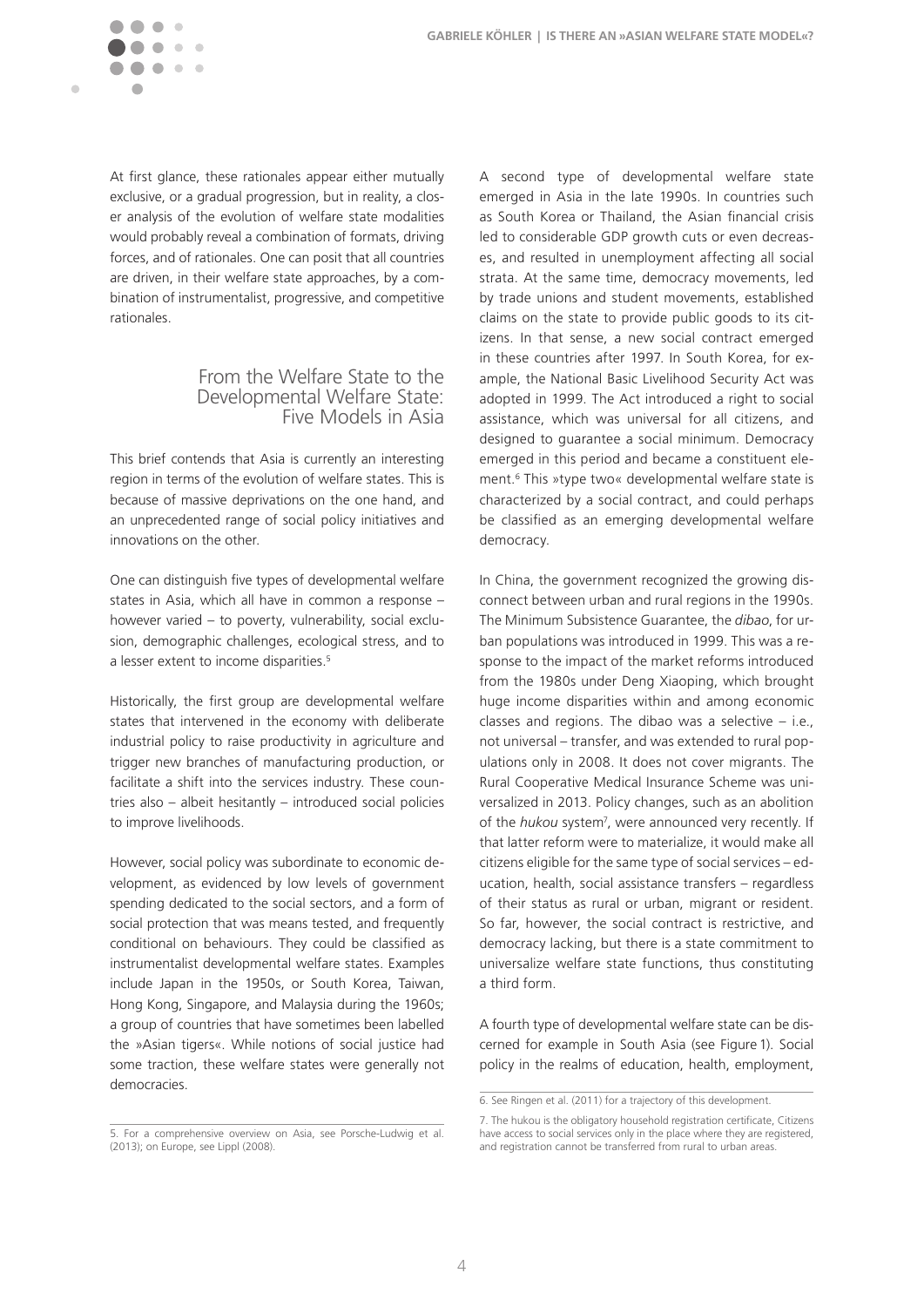

and social protection is – notionally – based on norms of social justice, deducted from the countries' constitutions and development plans, and there is an explicit language of rights. Drivers have been various social movements – such as that of the informal sector – post-conflict situations with a need for social healing, as well as pressure from the emerging middle classes, either stemming from an enlightened commitment to improving social justice, or a concern over the impact of social disruptions on their security.

The welfare functions are becoming justiciable: in at least one country, citizens can claim their entitlements in court. In several countries in South Asia, civil society organizations are in a position to monitor delivery and performance. The social transfers are in principle universal, such as social pensions. Many are categorical – such as child benefits or education grants for girl children or children in disadvantaged castes – thus contain a strong social inclusion angle. Some social assistance transfers are means-tested. Access to food is an additional function, going beyond the five welfare state functions listed above. Outcomes in South Asia, on the other hand, are poor, with human development indicators still among the lowest in the world; there is a disconnect between design and welfare state performance. This form of developmental welfare state is found in varying formats and qualities in Bangladesh, India, Maldives, or Nepal (Koehler 2011, 2013, 2014b). It could perhaps be classified as an emerging rights-based developmental welfare state.

There is a fifth type, or phase, of the developmental welfare state – those that are in regress. In some of the older developmental welfare states in Asia, one observes a continuous dismantling of welfare provisions. There is a partial deterioration of entitlements and rights. Behavioural conditionalities and rigid forms of means-testing

| Social Protection Panorama - South Asia                                                                                                |                                                                                                                                                                               |                                                                                                                                                                       |                                                                                                                                                                                                    |                                                                                                                                                                                                                                                |  |  |  |  |
|----------------------------------------------------------------------------------------------------------------------------------------|-------------------------------------------------------------------------------------------------------------------------------------------------------------------------------|-----------------------------------------------------------------------------------------------------------------------------------------------------------------------|----------------------------------------------------------------------------------------------------------------------------------------------------------------------------------------------------|------------------------------------------------------------------------------------------------------------------------------------------------------------------------------------------------------------------------------------------------|--|--|--|--|
|                                                                                                                                        |                                                                                                                                                                               |                                                                                                                                                                       |                                                                                                                                                                                                    |                                                                                                                                                                                                                                                |  |  |  |  |
| <b>Food-related Measures</b>                                                                                                           | Social Assistance                                                                                                                                                             | Public Works                                                                                                                                                          | Affirmative Action                                                                                                                                                                                 | Human Rights                                                                                                                                                                                                                                   |  |  |  |  |
| Cooked school meals<br>(India)<br>Subsidized Public<br>Distribution System<br>(India, Nepal,<br>Bangladesh)<br>Subsidized grain prices | Universal old age<br>pension<br>(Nepal)<br>Benazir Income<br>Support Programme<br>(Pakistan)<br>Child benefit<br>(Nepal)<br>Unorganized sector<br>health insurance<br>(India) | National Rural Employ-<br>ment Guarantee<br>(India)<br><b>Employment Generati-</b><br>on Programme for<br>the Poorest<br>(Bangladesh)<br>Karnali Programme<br>(Nepal) | Secondary school<br>stipend for girls<br>(Bangladesh)<br>Education for all<br>(Nepal)<br>Child grants for girls<br>(India)<br>Rural development<br>and community based<br>interventions<br>(India) | National Food<br>Security Act<br>(India)<br>Mid-day meal<br>(India)<br>Right to education<br>$(\text{all})$<br>Right to health services<br>$(\text{all})$<br>Right to work<br>(India)<br>Right to information<br>(India, Bangladesh,<br>Nepal) |  |  |  |  |

#### Figure 1: The Design of Social Protection in South Asia

Source: Based on Bonnerjee and Koehler (2011)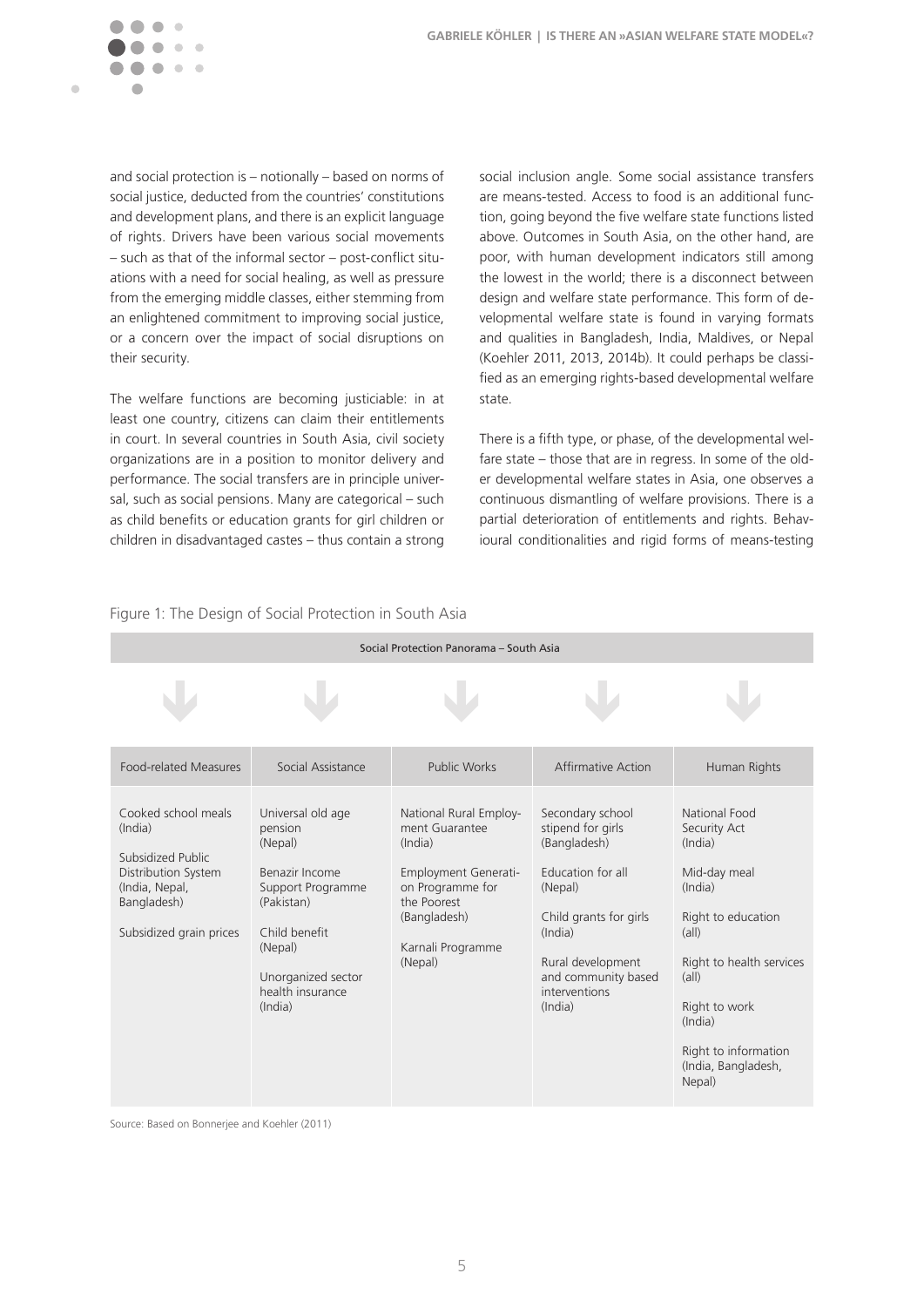

are being introduced.<sup>8</sup> Sri Lanka may be a case in point. While free education and universal health access remain, earlier guaranteed universal entitlements to food security and minimum income have been replaced by means-tested, targeted anti-poverty provisions (Jayasuriya 2014).

### Welfare Outcomes and Welfare Expenditures: A Quick Look at Asian Performance

Finally, it is necessary to examine these welfare states' outcomes. To do this, one needs to examine human development indicators and rankings, and look at efforts in terms of expenditures.

Regarding human development outcomes, it is well known that across Asia, despite its image as a highly successful region, individuals and communities face severe deprivations on many levels. In the region, an estimated 740 to 870 million people live on less than 1.25 US-Dollar per person per day, and 1.643 billion on less than 2 US-Dollar per person per day. Moreover, 83 million children are undernourished – with between 7 per cent (China) to 45 per cent (India) of the under-five population being stunted – and three million children die each year before reaching the age of five. A staggering 1.8 billion people live without basic sanitation – with huge implications for health, safety, and dignity (UN ESCAP 2012). Twelve countries in Asia-Pacific experience high vulnerability (ILO 2010: 31).

Considerable levels of income inequality accompany vulnerability, poverty, and low human development. Many Asian countries experience income inequality at a Gini coefficient<sup>9</sup> of .45 and higher – including the Philippines, China, and Nepal (see Figure 2).

This dire situation – contradicting the welfare state image – is due to many factors. One among many determinants is the low level of social sector expenditures, which is one expression of welfare state effort (Table 2). Data are available only for health and education, so it is not possible to explore government expenditures for the five pillars listed above; health and education expenditures serve as a proxy.



Figure 2: Gini Coefficient: Income Inequalities in Asia

Source: http://www.nationmaster.com/graph/eco\_gin\_ind-economy-gini-index.

8. An example from another region is Europe, which, as mentioned, featured well-established and comprehensive welfare states from the 1950s, and also took on a developmental role in the sense of shaping agricultural and industrial development, directly via infrastructure development or investment in key sectors, or indirectly via fiscal policy. Many of this region's welfare states are now being downgraded. Examples include the Agenda 2010 in Germany, which de-democratized the modalities for social assistance, or the narrowing of eligibility for the child benefit in the UK as a consequence of austerity politics.

9. The Gini coefficient is expressed by an index between 0 and 1. The closer to 0, the more equal income distribution, the closer to 1 (100 per cent), the more unequal the situation; generally, a Gini coefficient higher than .30 is considered socially unjust. A dynamic picture showing changes over time would reveal the increasing income inequality of the past decade, but is not possible given the lack of time series and recent data. http://www.nationmaster.com/graph/eco\_gin\_ind-economy-gini-index.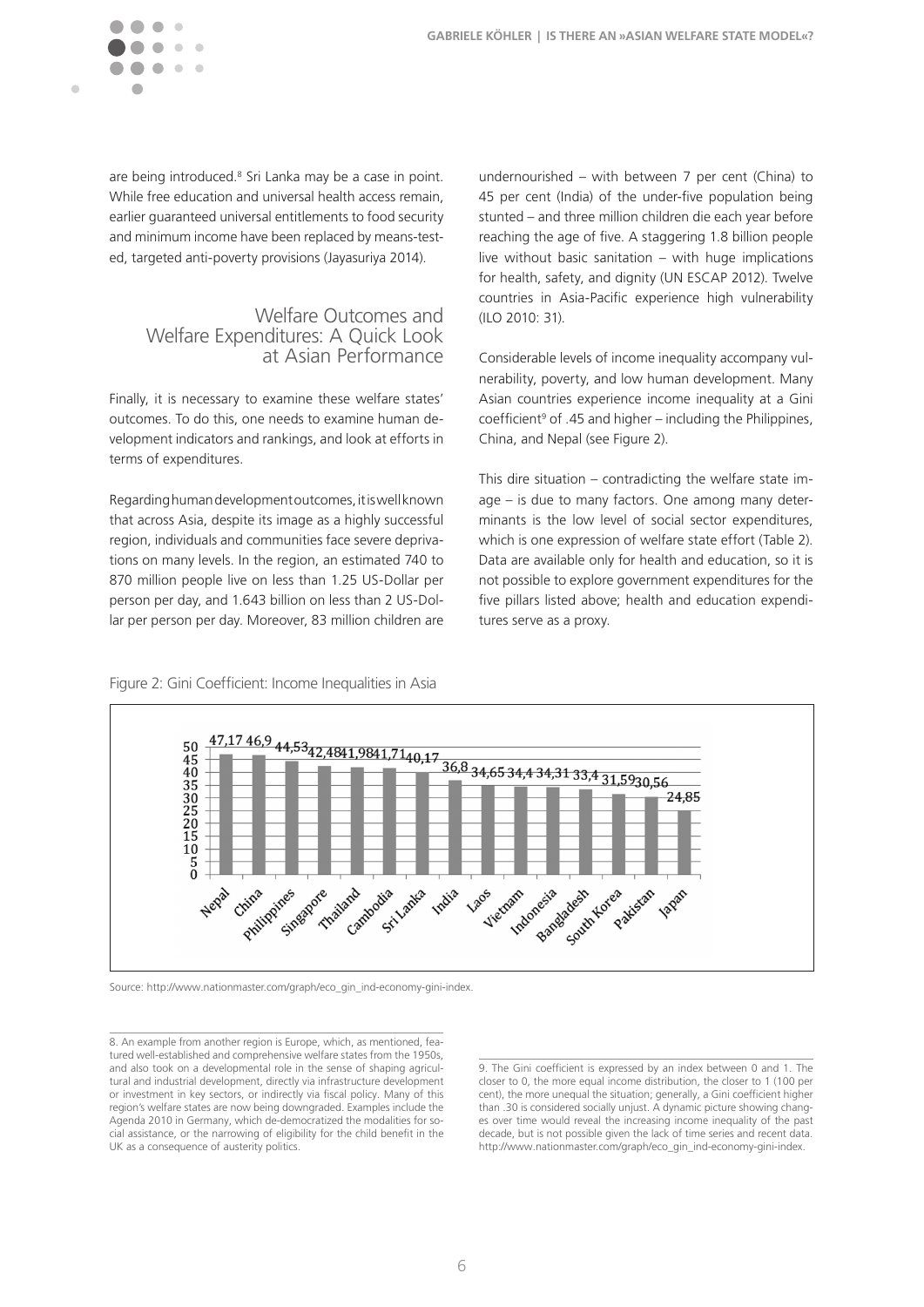| Country     | Health Expen-<br>diture as Share<br>of GDP | Education<br>Expenditure as<br>Share of GDP |
|-------------|--------------------------------------------|---------------------------------------------|
| Bangladesh  | 1.2                                        | 2.2                                         |
| China       | 2.7                                        | .                                           |
| India       | 1.2                                        | 3.1                                         |
| Indonesia   | 1.3                                        | 3.0                                         |
| Malaysia    | 2.4                                        | 5.8                                         |
| Nepal       | 1.8                                        | 4.7                                         |
| Pakistan    | 0.8                                        | 2.4                                         |
| Philippines | 1.3                                        | 2.7                                         |
| Sri Lanka   | 1.3                                        | 2.1                                         |
| Thailand    | 2.9                                        | 3.8                                         |
| Vietnam     | 2.6                                        | 5.3                                         |

Table 2: Social Expenditures as a Share of GDP, Proxied by Health and Education Expenditures 2010

Source: UNDP (2013: 162ff)

These expenditure shares are extremely low, and are not sufficient to meet the right to education and health of these countries' populations. They are also very low compared to social sector expenditure patterns of mature welfare states – such as Norway, Sweden, the Netherlands – where the sum of health and education expenditures as a share of GDP averages around 15 per cent (UNDP 2013: 165).

Another useful proxy for measuring the intentions of a government to function as a welfare state is to track social protection expenditures. As defined by the Asian Development Bank (ADB), these comprise social security, social assistance, and labour market policies.<sup>11</sup> Based on these three variables, only Japan devotes a sufficient share of its GDP to social protection – at roughly 20 per cent. In the other Asian countries, despite many reforms over the past decade, the expenditures are below 10 per cent (Figure 3).

Similar to the efforts for health or education, the social protection effort is low, with the exception of Japan. The small share of social expenditures or social protection expenditures to some extent challenges the proposition presented in Section 4 that some of these countries are developmental *welfare* states.



Figure 3: Total Social Protection Expenditures as a Share of GDP

Source: Asian Development Bank (2013) http://spi.adb.org/spidmz/index.jsp#10

10. »For example, if the SPI [Social Protection Index] were 0.100 in country X, this index number would mean that total social protection expenditures (per intended beneficiary) represent 10 per cent of poverty-line expenditures. The higher this index number, the better a country's performance.« (ADB 2013: xii)

11. »The SPI is a relatively simple indicator that divides total expenditures on social protection by the total number of intended beneficiaries of all social protection programs. For assessment purposes, this ratio of expenditures to beneficiaries is compared with poverty-line expenditures.« (ADB 2013: xii)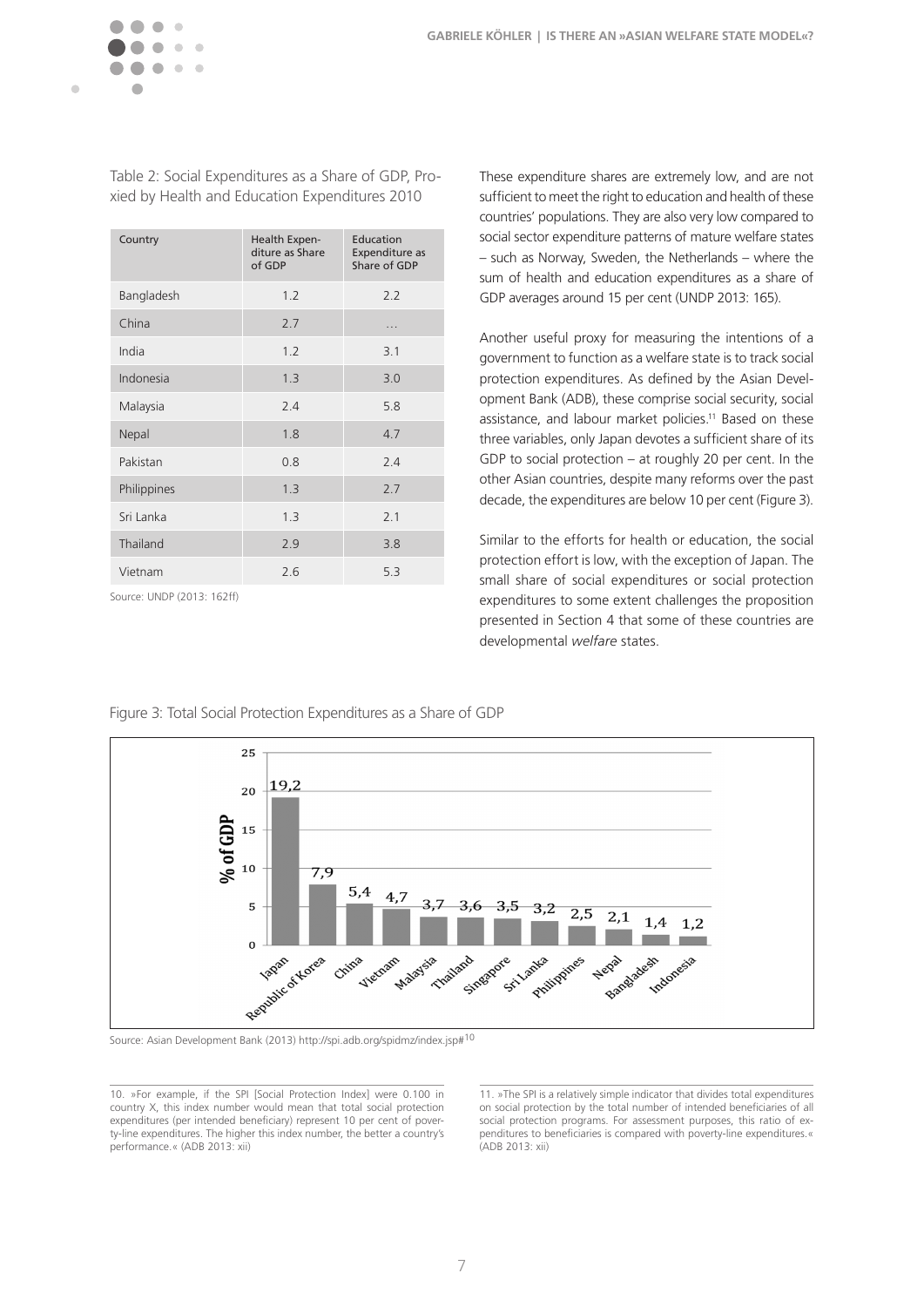

### Conclusion: The Case for a Developmental Welfare State, Building on Asian Experiences

This brief has attempted to address two questions. One deals with the role of the state, in the – potentially – progressive form of the democratic (developmental) welfare state. The second explores the nature of welfare states observed in Asia, and examines whether there is an Asian welfare state model.

The discussion offers for consideration several hypotheses regarding welfare states and the Asian experience. One is that many countries feature some form of welfare state, because education, health, the labour market, social protection and family policy are subject to state-led provisions. The countries differ significantly, however, in the specific form the welfare state takes, and have fundamental differences with regard to commitments and practice in terms of democracy and social justice. Since the 1950s, developmental welfare states have emerged in Asia – states that combine attention to economic and to social policy. There is a continuum of how these developmental welfare states function; their rationale ranges from instrumental to progressive.

With respect to Asia, several types of developmental welfare states have been evolving since the 1950s. An initial group emerged with the South Asian independence movements. A significant new wave of developmental welfare states emerged in East Asia as a response to the 1997/8 economic crisis. A third wave is currently taking shape, with rights-based or notionally universal welfare states taking shape since around 2005, some in democratic settings responding to pressure from civil society, and driven also by the interests of an emerging middle class.

Given the disparate outcomes and the very poor human development situation in most Asian countries – as well as the low levels of government expenditure devoted to the social sectors – perhaps one can summarize: the Asian developmental welfare state models are a work in progress, worth noting, especially for their intent.12 They offer policy pointers towards overcoming inequities, and are a useful point of reference for the post-2015 development debate.

<sup>12.</sup> See also Chopra (2014) in this vein.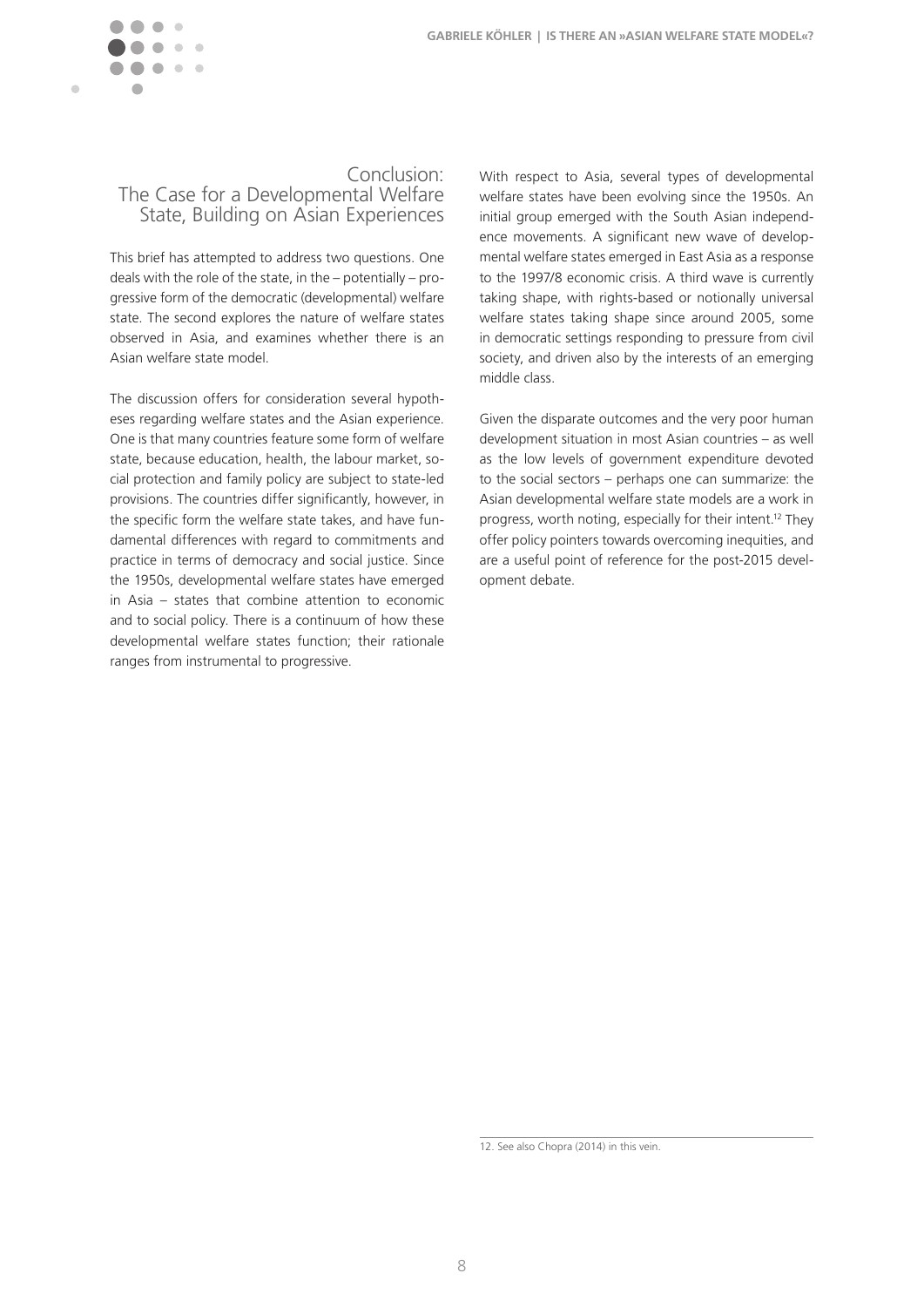

### **References**

**Asian Development Bank** (2013): The Social Protection Index: Assessing Results for Asia and the Pacific; available at: http://www.adb.org/publications/social-protection-index-assessing-results-asia-and-pacific?ref=sectors/social-protection/ publications

**Barrientos, A. and Hulme, D.** (2009): Social Protection for the Poor and the Poorest in Developing Countries: Reflections on a Quiet Revolution, in: *Oxford Development Studies* 37(4): 439–56.

**Bonnerjee, Aniruddha and Koehler, Gabriele** (2011): The Challenge of Food and Nutrition Insecurity and Policy Innovations from the South. Rethinking Development in an Age of Scarcity and Uncertainty. EADI/DSA Conference; available at: https://www.conftool.com/gc2011/index.php?page=browseSessions&form\_room=28&presentations=show &print=yes

**Chopra, D.** (2014): Welfare, Development, Rights in South Asia, in: G. Koehler and D. Chopra (eds.): *Development and Welfare Policy in South Asia.* Abingdon: Routledge.

**Ehmke, E.** (2012) Ideas in the Indian Welfare Trajectory, in: *Austrian Journal of Development Studies, Welfare Regimes in the Global South* 28(1): 80–102.

**Esping Andersen, G.** (1990): *The Three Worlds of Welfare Capitalism.* Cambridge: Polity Press.

**Hanlon, J., Barrientos, A. and Hulme, D.** (eds.) (2010): *Just Give Money to the Poor. The Development Revolution From the Global South.* Sterling: Kumarian Press.

**ILO** (2010): *World Social Security Report;* available at: www.ilo.org.

**Jayasuriya, L.** (2014): Sri Lanka's Experience of Social Development: Towards Equity and Justice, in: G. Koehler and D. Chopra (eds.): Development and Welfare Policy in South Asia. Abingdon: Routledge.

**Koehler, G.** (2011): Transformative Social Protection: Reflections on South Asian Policy Experiences, in: *IDS Bulletin, Social Protection for Social Justice,* 42(6): 96–103.

**–** (2013): Social Protection: Political Reform and Policy Innovations in South Asia, in: K. Bender, M. Kaltenborn and C. Pfleiderer (eds.): *Social Protection in Developing Countries. Reforming Systems.* Abingdon: Routledge: 185–94.

**–** (2014a): Introduction: Preliminary Reflections on Development and Welfare Policy, in: G. Koehler and D. Chopra (eds.): *Development and Welfare Policy in South Asia.* Abingdon: Routledge

**–** (2014b): Approaching Developmental Welfare States: A »Welfare Geography« of South Asia, in: G. Koehler and D. Chopra (eds.): *Development and Welfare Policy in South Asia.* Abingdon: Routledge.

**Lippl, Bodo** (2008): Klare Mehrheiten für den Wohlfahrtsstaat. Gesellschaftliche Wertorientierungen im internationalen Vergleich. WiSo Diskurs.

**Midgley, J.** (1997): *Social Welfare in Global Context.* Thousand Oaks, CA: Sage.

**Milanovic, B.** (2010): *The Haves and the Have-Nots: A Brief and Idiosyncratic History of Global Inequality.* New York: Basic Books.

**OXFAM** (2014): Working for the Few. Political Capture and Economic Inequality. OXFAM briefing paper 178; available at: http://www.oxfam.org/sites/www.oxfam.org/files/bp-working-for-few-political-capture-economic-inequality-200114-en.pdf

**Porsche-Ludwig, Markus, Bellers, Jürgen and Gieler, Wolfgang** (2013): *Sozialpolitik in Asien. Ein Handbuch der Staaten Asiens von A-Z.* Münster: Lit Verlag Dr Hopp.

**Ringen, S., H. J. Kwon, I. Yi, T. Kim, and J. Lee** (2011): *The Korean State and Social Policy. How South Korea Lifted Itself from Poverty and Dictatorship to Affluence and Democracy.* Oxford: Oxford University Press.

**Sandbrook, Richard, Edelman, Marc, Heller, Patrick and Teichman, Judith** (2007): *Social Democracy in the Global Periphery: Origins, Challenges, Prospects.* Cambridge: Cambridge University Press.

**Segura-Ubiergo, A.** (2007): *The Political Economy of the Welfare State in Latin America. Globalization, Democracy, and Development.* Cambridge: Cambridge University Press.

**Seekings, J.** (2012): Pathways to Redistribution: The Emerging Politics of Social Assistance Across the Global »South«, in: *Austrian Journal of Development Studies,* Welfare Regimes in the Global South, 28(1): 14–34.

**UN DESA** (2013): Inequality Matters: Report on the World Social Situation 2013. New York, United Nations.

**UNDP** (2013): *Human Development Report.* New York: UNDP; available at: www.undp.org

**–** (2014): Humanity Divided: Confronting Inequality across Countries. New York; available at: http://www.undp.org/ content/undp/en/home/librarypage/poverty-reduction/humanity-divided--confronting-inequality-in-developing-countries. html

**UN ESCAP** (2012): *Economic and Social Survey of Asia and the Pacific.* Bangkok: United Nations UN ESCAP database

**UNRISD** (2010): Combating Poverty and Inequality: Structural Change, Social Policy and Politics. United Nations Geneva. www.unrisd.org

**–** (2014): Social Drivers of Sustainable Development. Beyond 2015, Brief 04; available at: www.unrisd.org/b2015\_4

**Wehr, I., Leubolt, B. and Schaffar, W.** (2012): Welfare Regimes in the Global South: A Short Introduction, in: *Austrian Journal of Development Studies, Welfare Regimes in the Global South,* 28(1): 6–13.

**World Economic Forum** (2014): *In-sight Report: Global Risks 2014*. 9th edition, Geneva 2014; available at: www. weforum.org